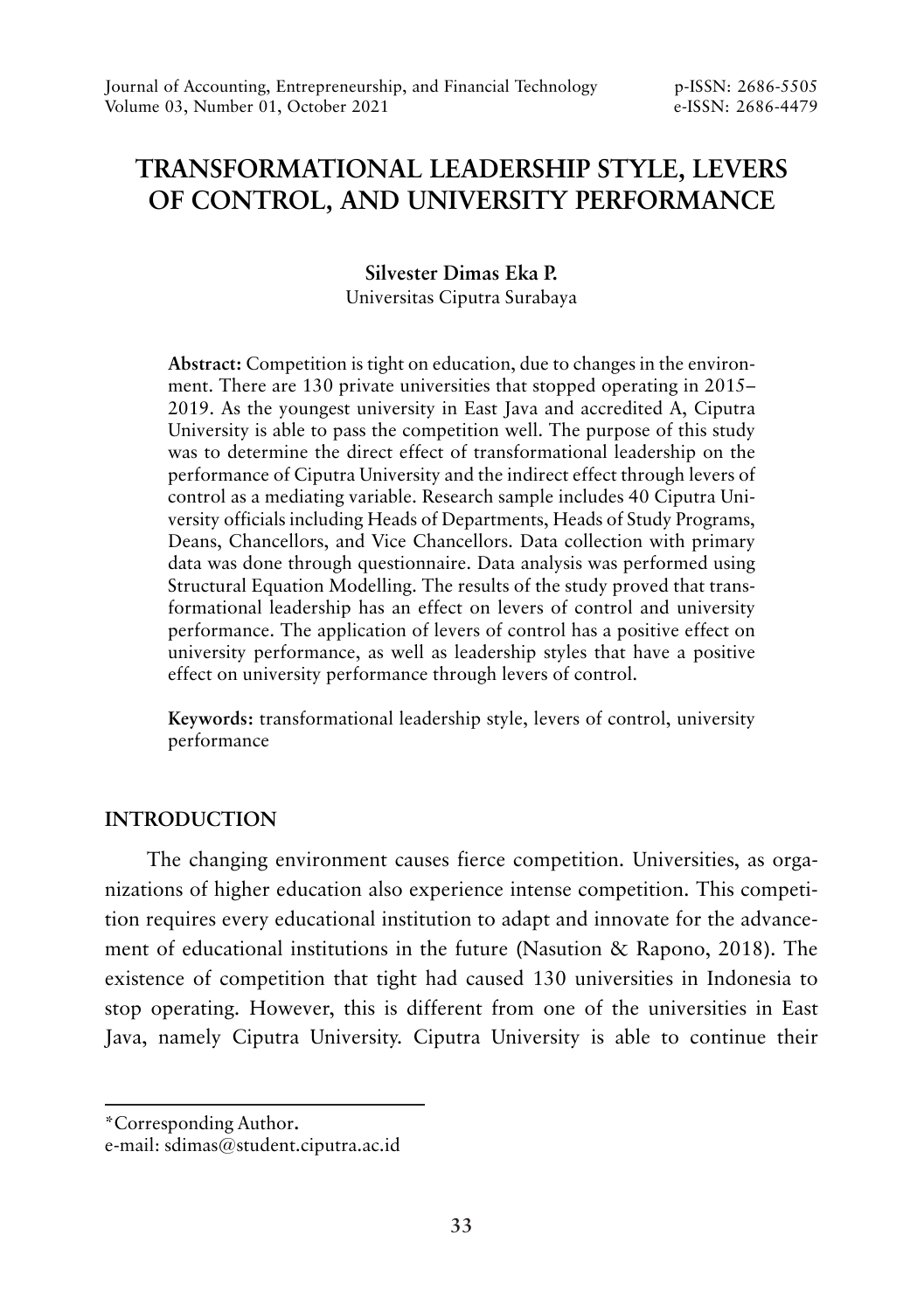performance and improve university accreditation to survive in the competition level. These achievements include the achievement of being the youngest university with A accreditation in East Java and the fourth youngest nationally. Also, Ciputra University is ranked 72nd nationally and has been awarded the best ten predicates for private universities in East Java. Achievements obtained is a form of university performing well and this has been conducted by Ciputra University.

Improved organizational performance is influenced by the leadership style of someone who leads. The leadership style is a description of how a person can lead in communicating the vision and mission, as well as coaching employees, building communication with employees, and creating prosperity (Devie et al., 2019). One form of leadership style is the transformational leadership style. A transformational leadership style is a leadership style that forms motivation and expectations from both leaders and employees to increase good performance in the organization (Al Khajeh, 2018). The influence of transformational leadership on organizational performance is proven by the research conducted by Abubakar & Ahmed (2017) which stated that to compete, universities need visionary leaders, but also those who can inspire their members to achieve their goals. Another research conducted by Para-Gonzales et al. (2018) explained that transformational leadership styles can improve organizational performance.

In theory, the transformational leadership style affects the performance of an organization. However, several studies proved that transformational leadership has no impact on university performance. Research conducted by Alrowwad et al. (2017) explained that aspects of transformational leadership alone are not sufficient to describe the variance in organizations. Also, a study conducted by Octavia & Devie (2015) stated that transformational leadership does not affect the improvement of university performance.

The form of transformational leadership has a vital role to play in the implementation of management control systems and organizational performance. This is because the transformational leadership style directs, motivates, transforms values, and can simultaneously play a role in the implementation of an organization's management control system. The management control system plays a role in providing insight into the psychological aspects of members and the implications of empowerment which include motivation, commitment, and members' emotional well-being which also have an impact on the performance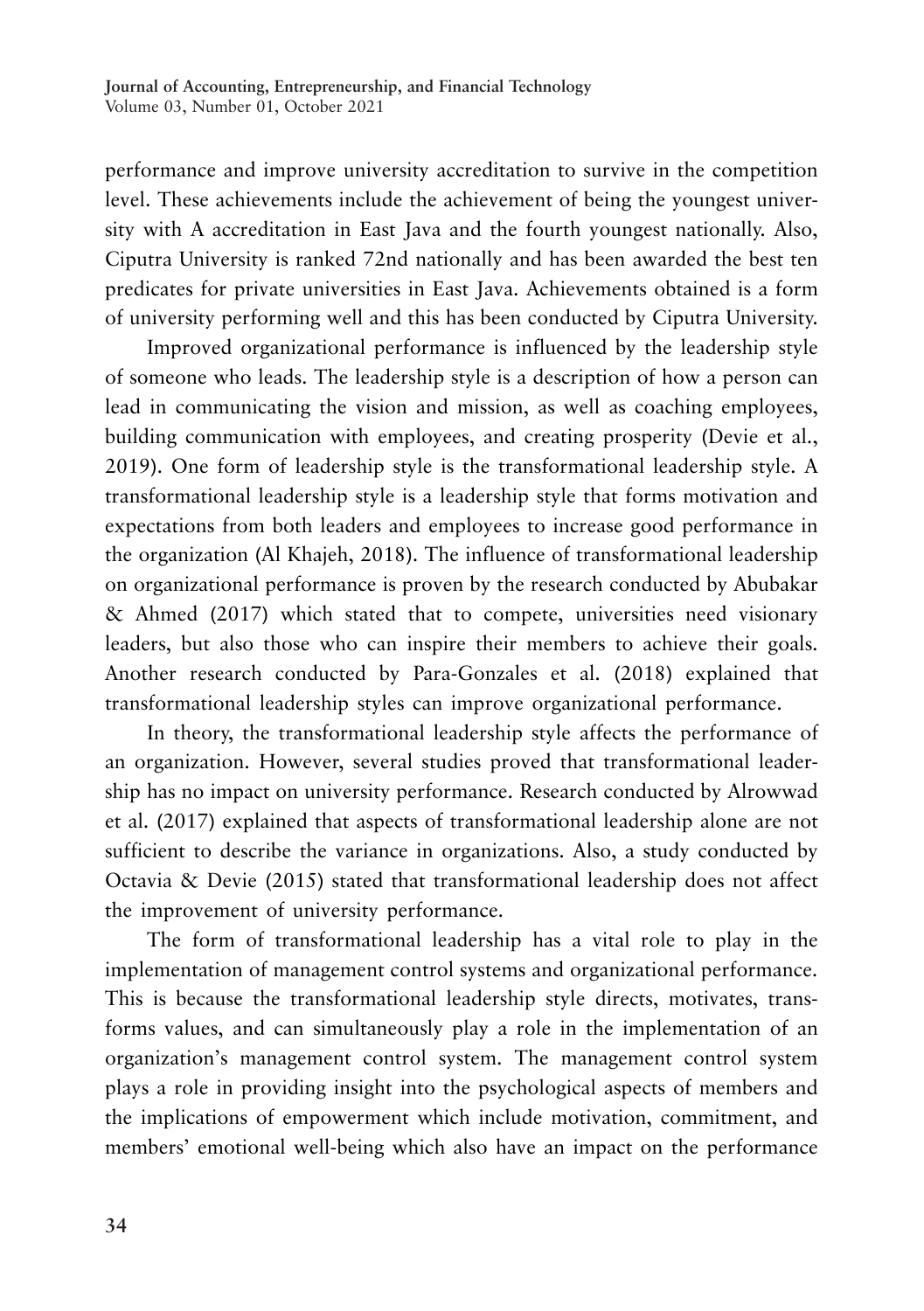of an organization (Lewis et al., 2019). One of the applications of management control systems is to use levers of control framework. Levers of control consist of a belief system, boundary system, diagnostic control system, and interactive control system. Ciputra University has implemented the levers of control through the vision and mission of the university, rules and sanctions, and the interactions that occur between the heads of departments with its members. Ciputra University has a vision to prioritize entrepreneurship, so that all curricula, learning system, and academic activities lead to entrepreneurship as the university's vision (Bernardus, 2018). Application of levers of control in a comprehensive manner is essential because it has a role in increased good organizational performance (Junita et al., 2018). The performance of an organization referred to in this study is the performance of the university. Organizational performance acts as a benchmark to see the development of the organization in realizing the vision and mission that are owned and goals into a plan of organizational development (Bandiyono & Augustine, 2019).

The existence of contradictory results in the results of previous studies regarding the influence of transformational leadership styles on organizational performance led researchers to place the levers of control as a mediating variable. This is based on previous research conducted by Devie et al. (2019), and Nguyen et al. (2017) which concluded that the transformational leadership style affects the management control system. A study conducted by Baird et al. (2019) concluded that their blend and exploration in the use of levers of control in performance enhancement of organizations. The study result shows a positive relationship between enabling controls (belief and interactive) on the performance of the organization, as well as the positive relationship that arises between constraining rules (boundary and diagnostic) and the performance of the organization with the new management techniques. The results of this study are in line with the results of research by Junita et al. (2018) and Bandiyono & Augustine (2019) which show that there is a positive relationship between levers of control and organizational performance.

Based on the introduction that has been described above, this study aims to determine the direct effect of the transformational leadership style on the performance of Ciputra University and to know the indirect impact of transformational leadership on the performance of Ciputra University with the levers of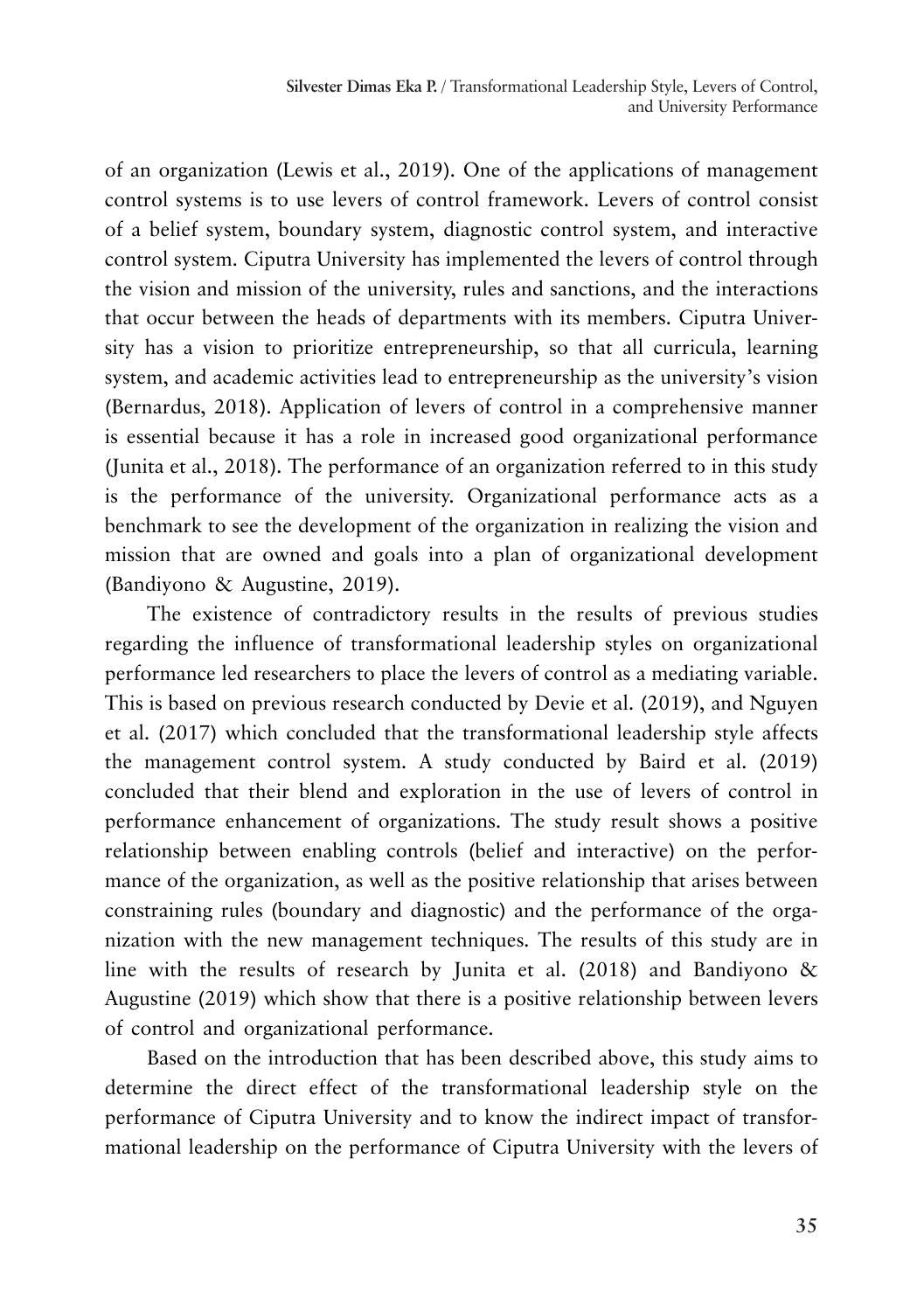control as the mediating variable. There are four hypotheses in this study, namely:

- H<sub>1</sub>: The transformational leadership style has an effect on the levers of control.
- $H_2$ : Levers of control affect university performance.
- H<sub>3</sub>: Transformational leadership style affects university performance
- H<sub>a</sub>: There is an indirect effect on the relationship between transformational leadership style and organizational performance through levers of control as a mediating variable.

#### **METHOD**

This research is an associative quantitative study which aimed to examine the effect of transformational leadership style on universities with levers of control as the mediating variable. Source of the research data is primary data with the dissemination of questionnaires. The research measurement scale is the Likert scale. The Likert scale provides a 5 point scale at the same interval in the respondent's response (Hartono, 2018). Likert scale points used in the study are strongly disagree (STS), disagree (TS), disagree (KS), agree (S), and strongly agree  $(ST)$ .

### **Population and Sample**

The population in the study were the Rector and Vice Rector, Head of Departments, Deans, and Heads of Study Programs at Ciputra University with a total of 40 people. The population criteria in this study were structural officials at Ciputra University who supervised other members. This study is using a saturated sample due to small populations (Sugiyono, 2018).

#### **Operational Definition and Variable Measurement**

#### **Dependent variable**

University performance is the dependent variable in this study. University performance is measured using four perspectives which include customer perspective, internal perspective, innovation, learning perspective, and financial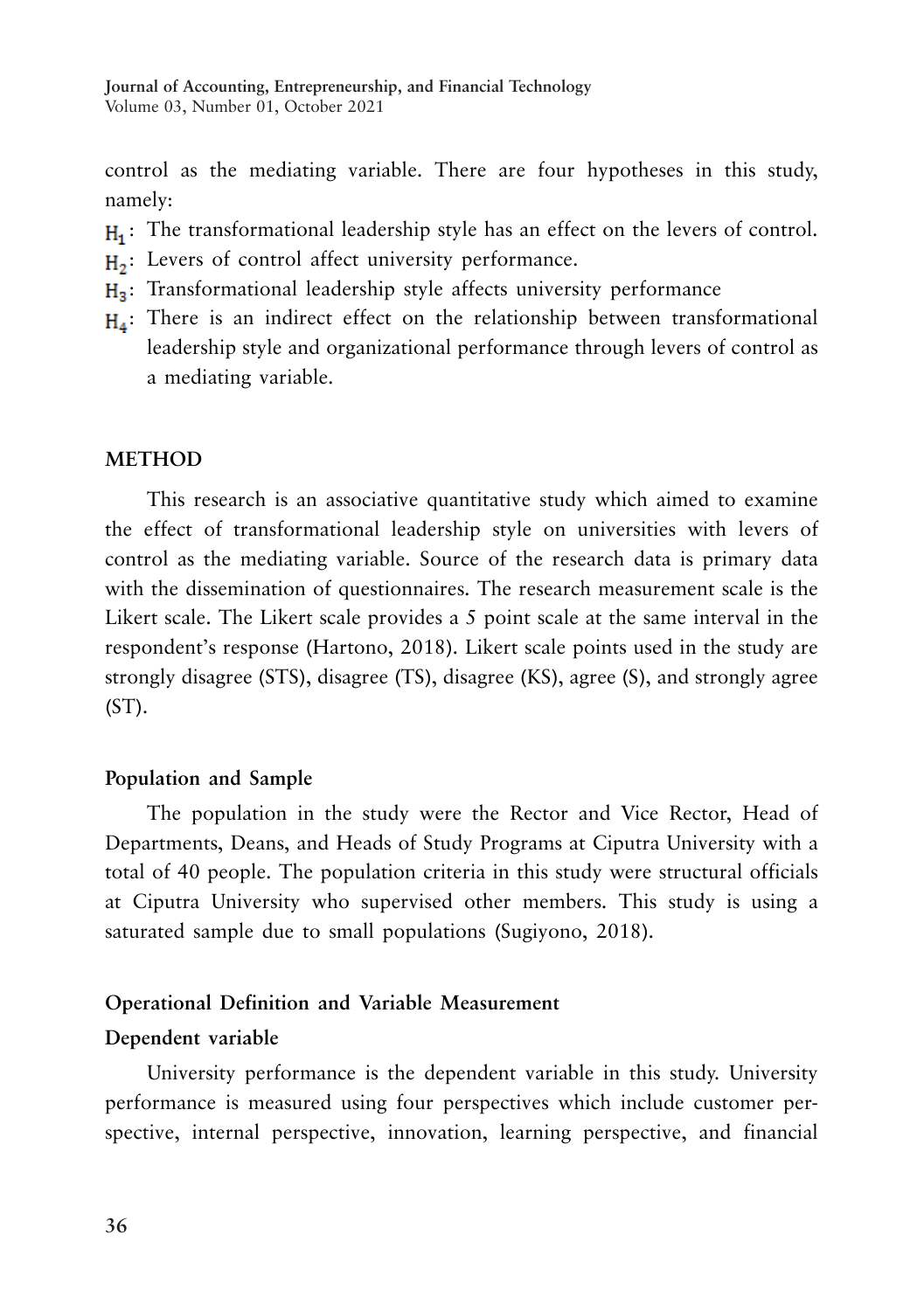perspective (Alani et al., 2018). Customer perspective is about policy, meetings, as well as services provided in student organizations. Internal Perspective relates to the automation of work processes and training strategies in organizations. Innovation and learning is relating to development of work environment and departments/faculties in organizations. Financial Perspective is related to the adequacy and approval of funds in organizations (Alani et al., 2018; Unhas & Fernandes, 2018).

## **Independent variable**

Transformational leadership style is an independent variable in this study. Transformational research style is measured using idealized influence, inspirational motivation, intellectual stimulation, and individual consideration. Idealized influence is the attitude of a leader who is an example, admired, respected, and trusted by his team members. Inspirational motivation behaviour of leaders is capable of motivating, showing the perspective of enthusiasm and optimism, and engaging the team members regarding the organization's future. The intellectual stimulation of a leader encourages its members to be creative and innovative. Individual consideration is the attitude of leaders who are paying attention and able to delegate members (Northouse, 2019; Nguyen et al., 2017).

# **Independent variable**

The levers of control are the independent variables in the study. Levers consists of belief system, boundary system, diagnostics control system, and interactive control system. Belief system leaders can convey the vision, mission, and organizational values and increase members awareness of the values possessed by the company/organization. Boundary system is regarding the code of ethics related to employee behaviour. Diagnostic procedures are associated with measuring the progress of a company following company goals and comparing the results that have been achieved, evaluating the company's or organization's steps towards success. An interactive system is the development of related discussions in meetings between superiors and subordinates and challenges and debates on results, assumptions, and facts, as well as about the organization's point of view (Simons, 1995; Handayani & Bastian, 2017; Baird et al., 2019).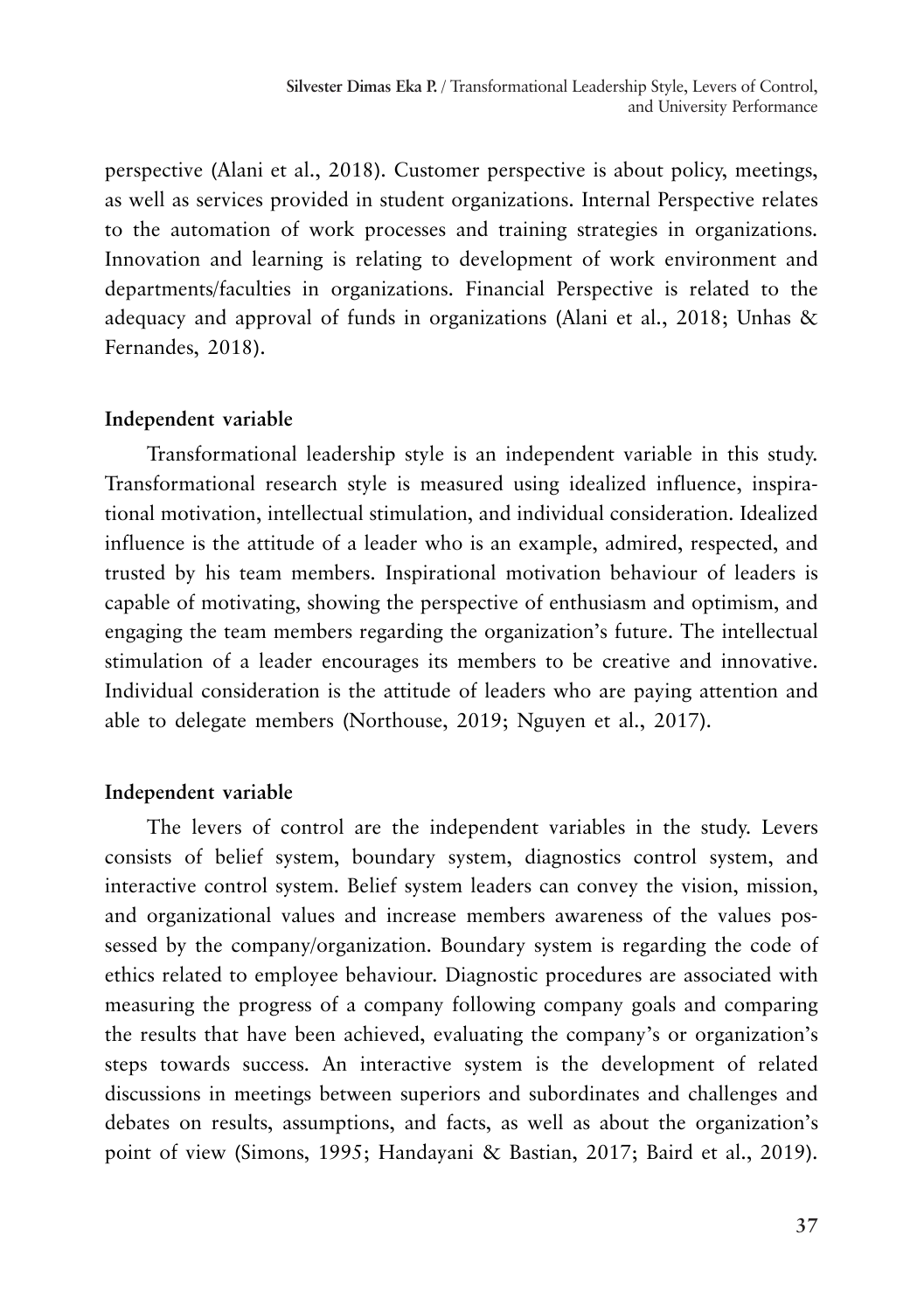### Data Analysis Method

A pilot test was conducted to test the validity and reliability of the research instrument (Aprillia et al., 2017). The pilot test was conducted because the research instrument was derived from previous research conducted overseas with differences in time, place, and respondents. Descriptive statistics were conducted to see the value of the mean, median, and standard deviation of the results of the questionnaires. Structural Equation Modelling (SEM) was chosen as a method of data analysis because it can simultaneously test the relationship between variables as well as between variables and indicators. Outer models was conducted to test the validity and reliability (Hair et al., 2014). Validity test is carried out using convergent validity and discriminant validity. Reliability test is carried out using composite reliability. Furthermore, an inner model evaluation is carried out using coefficient determination (R-Square Value) and blindfolding and predictive relevance  $Q^2$  (Devie et al., 2019). Hypothesis testing of H1–H3 is carried out with structural model path coefficients. If the p-value is d" 5% alpha, then the hypothesis is accepted. Hypothesis testing of H4 is done by calculating the total effect. If the value of the total effect is greater than the direct effect and the pvalue d" 0.05 then there is an indirect effect.

#### **RESULTS**

The sample of this research consisted of the Rector, Vice Rector, Head of Department, Dean, Head of Study Program, with a total of 40 respondents. After spreading questioners to all members of the sample, 31 questioners back and have been filled. WarpPLS 7.0 was used for data processing in this study.

#### **Descriptive Statistical Analysis**

Descriptive statistics are used to describe the data characteristics of the respondents answers received. In the descriptive statistical results in Table 1, the transformational leadership style variable shows an average value of 4.55 out of 5 on the Likert scale. The results of the answers given by the respondents indicate that the aspects of the transformational leadership style have been carried out well. The high average value of the variables explains that structural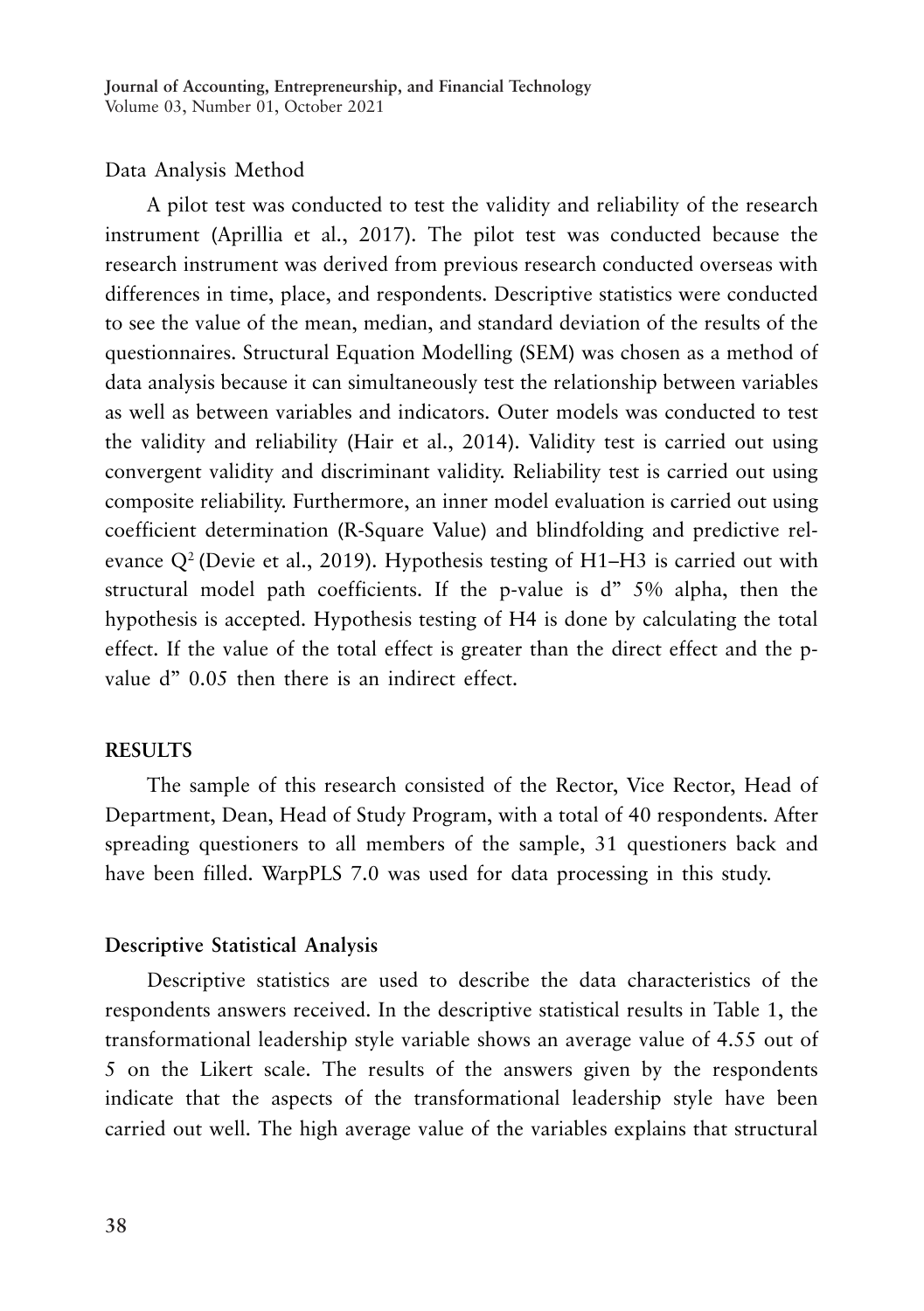officials have applied each indicator of a transformational leadership style. From Table 1, the levers of control variable shows the average value of 4.38 from the 5-point Likert scale. The result of these statistics shows that the university has implemented the levers of control aspect well. University performance values mean value is 4.36 out of the 5-point Likert scale. Based on the statistical results in Table 1, the answers from respondents gave a relatively high assessment of university performance. This shows that the aspect of the university's performance appraisal is in a high or good category.

**Table 1 Descriptive Statistics of Research Variables**

| Variable                          | Mean |
|-----------------------------------|------|
| Transformational leadership style | 4.55 |
| Levers of control                 | 4.38 |
| University performance            | 4.36 |

# **Structural Equation Modelling**

Validity and reliability testing was carried out on 3 research variables, namely transformational leadership style, levers of control, and university performance. The results of the validity and reliability testing in Table 2 shows that the reliability results obtained from the 3 research variables have met the criteria because the results obtained by each variable were > 0.70. However, there are several question items that have a value of 0.40–0.70 which are accepted because they do not affect the Average Variance Extracted value and composite reliability. Meanwhile, there were several items that were removed because the outer loading was below 0.40.

**Table 2 Results of SEM Validity and Reliability**

| Variable                          | Validitv   | Reliability                  |
|-----------------------------------|------------|------------------------------|
|                                   | <b>AVE</b> | <b>Composite Reliability</b> |
| Transformational leadership style | 0.354      | 0830                         |
| Levers of control                 | 0.328      | 0.893                        |
| University performance            | 0.398      | 0.939                        |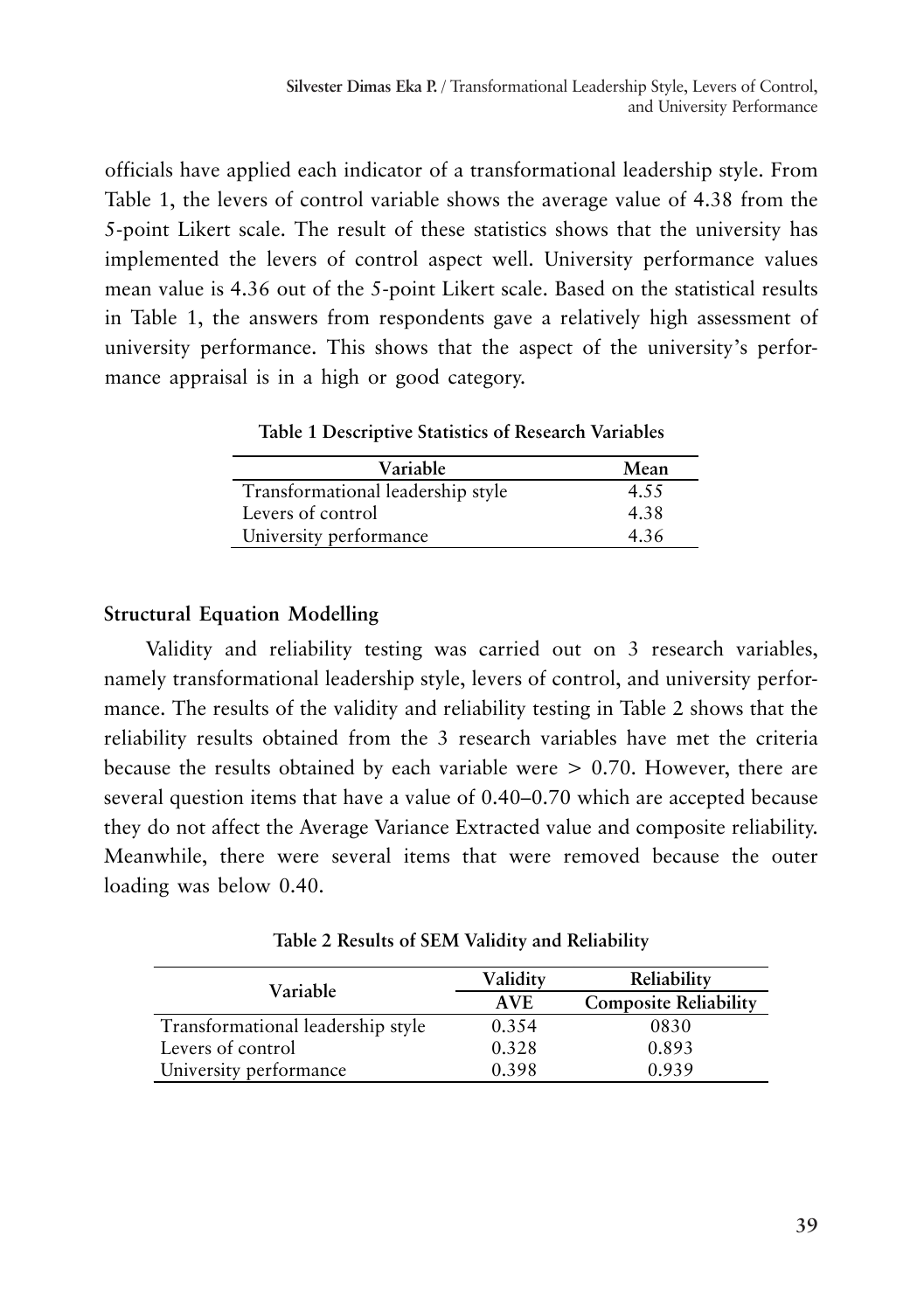| Variable                          | Indicator      | <b>Outer Loading</b> |
|-----------------------------------|----------------|----------------------|
| Transformational leadership style | X1             | 0.397                |
|                                   | X2             | 0.691                |
|                                   | X3             | 0.707                |
|                                   | X4             | 0.107                |
|                                   | X <sub>5</sub> | 0.739                |
|                                   | X <sub>6</sub> | 0.625                |
|                                   | X7             | 0.522                |
|                                   | X8             | 0.805                |
|                                   | X9             | 0.510                |
|                                   | X10            | 0.521                |
| Levers of control                 | M1             | 0.493                |
|                                   | M <sub>2</sub> | 0.453                |
|                                   | M <sub>3</sub> | 0.784                |
|                                   | M <sub>4</sub> | 0.714                |
|                                   | M <sub>5</sub> | 0.528                |
|                                   | M6             | 0.439                |
|                                   | M <sub>7</sub> | 0.582                |
|                                   | M <sub>8</sub> | 0.653                |
|                                   | M <sup>9</sup> | 0.506                |
|                                   | M10            | 0.411                |
|                                   | M11            | 0.701                |
|                                   | M12            | 0.595                |
|                                   | M13            | 0.512                |
|                                   | M14            | 0.331                |
|                                   | M15            | 0.461                |
|                                   | M16            | 0.597                |
|                                   | M17            | 0.792                |
|                                   | M18            | 0.500                |
| University performance            | Y1             | 0.544                |
|                                   | Y <sub>2</sub> | 0.598                |
|                                   | Y3             | 0.582                |
|                                   | Y <sub>4</sub> | 0.724                |
|                                   | Y <sub>5</sub> | 0.698                |
|                                   | Y <sub>6</sub> | 0.686                |
|                                   | $\rm Y7$       | 0.729                |
|                                   | Y8             | 0.687                |
|                                   | Y9             | 0.605                |
|                                   | Y10            | 0.683                |
|                                   | Y11            | 0.445                |
|                                   | Y12            | 0.682                |
|                                   | Y13            | 0.610                |
|                                   | Y14            | 0.696                |
|                                   | Y15            | 0.634                |

**Table 3 Results of SEM Outer Loading Test**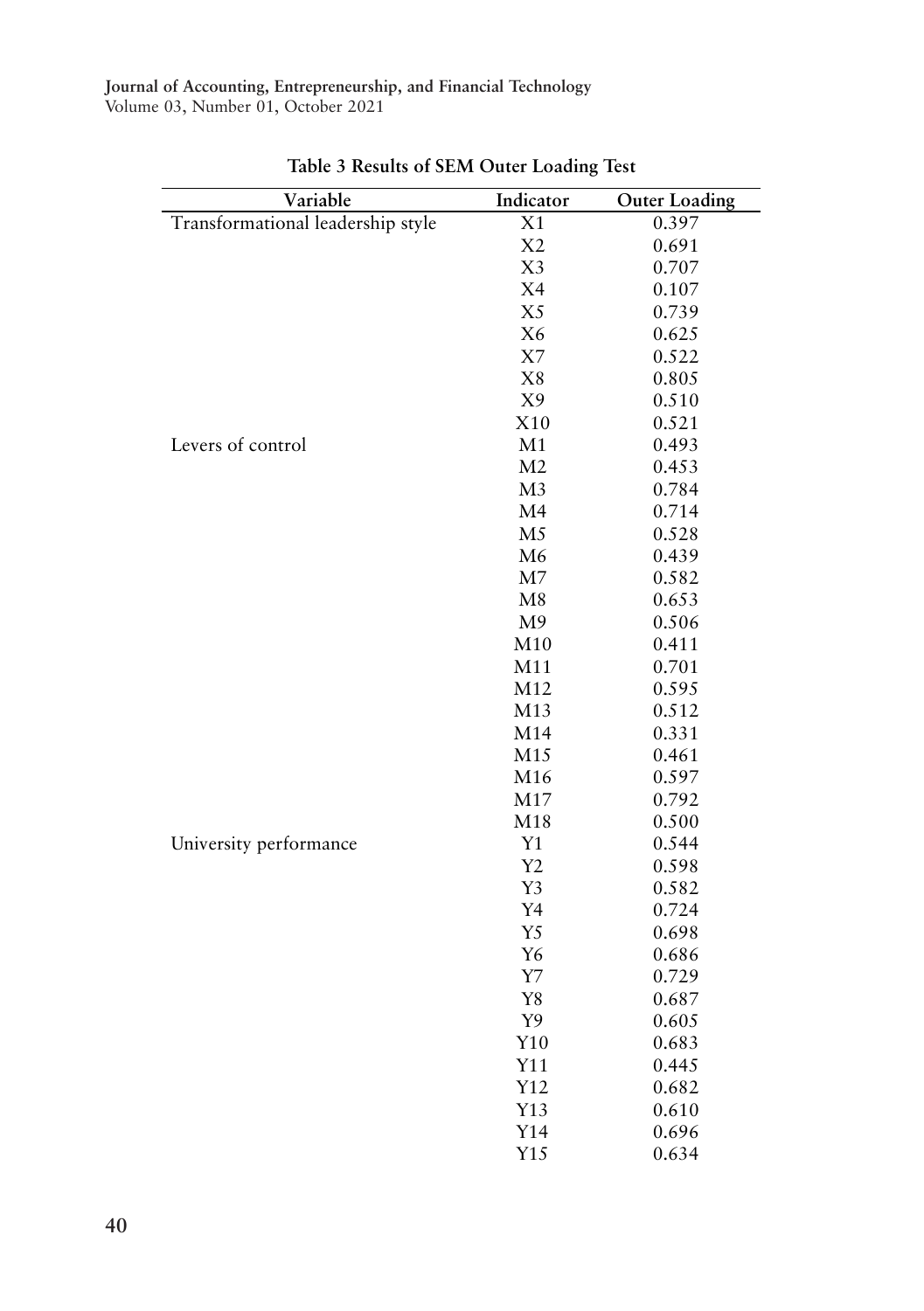**Silvester Dimas Eka P.** / Transformational Leadership Style, Levers of Control, and University Performance

| Y16             | 0.622 |
|-----------------|-------|
| Y17             | 0.313 |
| Y18             | 0.800 |
| Y19             | 0.550 |
| Y <sub>20</sub> | 0.776 |
| Y21             | 0.534 |
| Y22             | 0.578 |
| Y23             | 0.598 |
| Y24             | 0.558 |

### **Outer Model**

Outer model testing is done by two tests, namely testing the validity and reliability. Validity testing is done by using convergent validity and discriminant validity. The results of the convergent validity test are shown in Table 3 and 4. Table 3 is showing the results of the outer loading test and Table 4 is showing the AVE test of each variable of the research. Question variables have met the criteria, because the outer loading value is above 0.70 and the value 0.40–0.70 does not affect the value of AVE and composite reliability. This is also indicated by the AVE value which exceeds 0.50. The results of discriminant validity testing in Table 6 show that all variables have met the validity testing requirements because the AVE root value of each variable is greater than the value of the other variables (surrounding values). Reliability testing is done using composite reliability. In this test, if the value is more than 0.70 then the variable is consistent. Based on Table 7, it can be seen that the variables in the study are stated to be consistent.

| Variable                          | Indicator      | <b>Outer Loading</b> |
|-----------------------------------|----------------|----------------------|
| Transformational leadership style | X <sub>2</sub> | 0.716                |
|                                   | X <sub>3</sub> | 0.806                |
|                                   | X <sub>5</sub> | 0.763                |
|                                   | X7             | 0.581                |
|                                   | X8             | 0.763                |
| Levers of control                 | M <sub>3</sub> | 0.825                |
|                                   | M <sub>4</sub> | 0.648                |
|                                   | M <sub>7</sub> | 0.555                |
|                                   | M11            | 0.815                |

| <b>Table 4 Outer Loading Test</b> |  |  |  |  |
|-----------------------------------|--|--|--|--|
|-----------------------------------|--|--|--|--|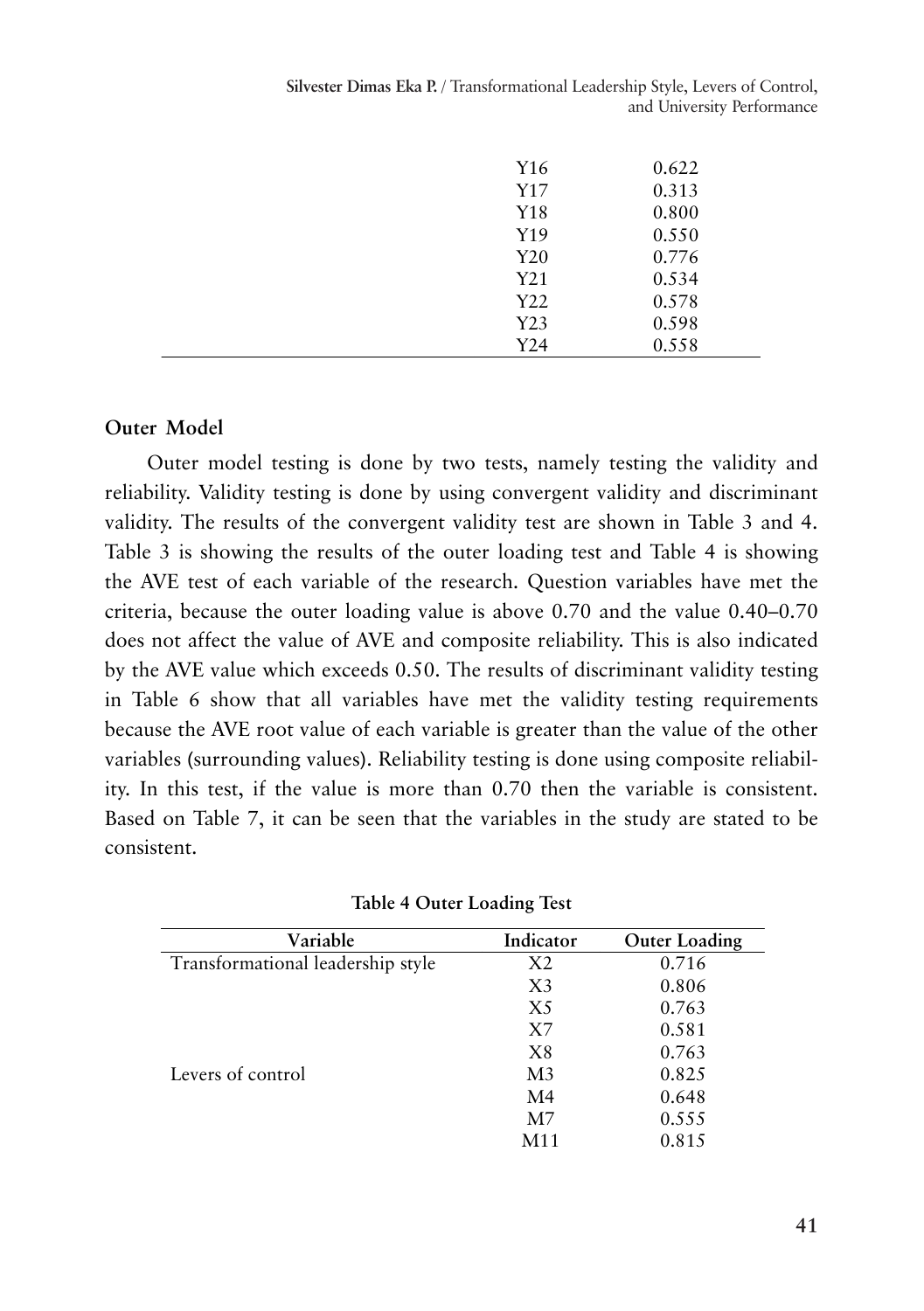|                        | M <sub>12</sub> | 0.680 |
|------------------------|-----------------|-------|
|                        | M <sub>16</sub> | 0.654 |
|                        | M <sub>17</sub> | 0.898 |
|                        | M18             | 0.651 |
| University performance | Y2              | 0.470 |
|                        | Y <sub>5</sub>  | 0.729 |
|                        | Y8              | 0826  |
|                        | Y10             | 0.825 |
|                        | Y12             | 0.757 |
|                        | Y14             | 0.807 |
|                        | Y16             | 0.739 |
|                        | Y18             | 0.760 |
|                        | Y20             | 0.753 |

### **Table 5 Average Variance Extracted**

| Variable                          | Validity |
|-----------------------------------|----------|
|                                   | AVE      |
| Transformational leadership style | 0.533    |
| Levers of control                 | 0.524    |
| University performance            | 0.559    |

### **Table 6 Results of Discriminant Validity - Outer Model**

|                                   | <b>Transformational</b><br>Leadership Style | Levers of<br>Control | University<br>Performance |
|-----------------------------------|---------------------------------------------|----------------------|---------------------------|
| Transformational leadership style | 0730                                        | 0.676                | 0.574                     |
| Levers of control                 | 0.676                                       | 0.724                | 0.510                     |
| University performance            | 0.574                                       | 0.510                | 0.748                     |

### **Table 7 Results of Composite Reliability**

| Variable                          | Composite<br>Reliability |
|-----------------------------------|--------------------------|
| Transformational leadership style | 0849                     |
| Levers of control                 | 0.896                    |
| University performance            | 0.918                    |

### **Inner Model**

Testing using coefficient of determination (R-Square Value) shows that there is a correlation relationship between research variables. Based on Table 8, the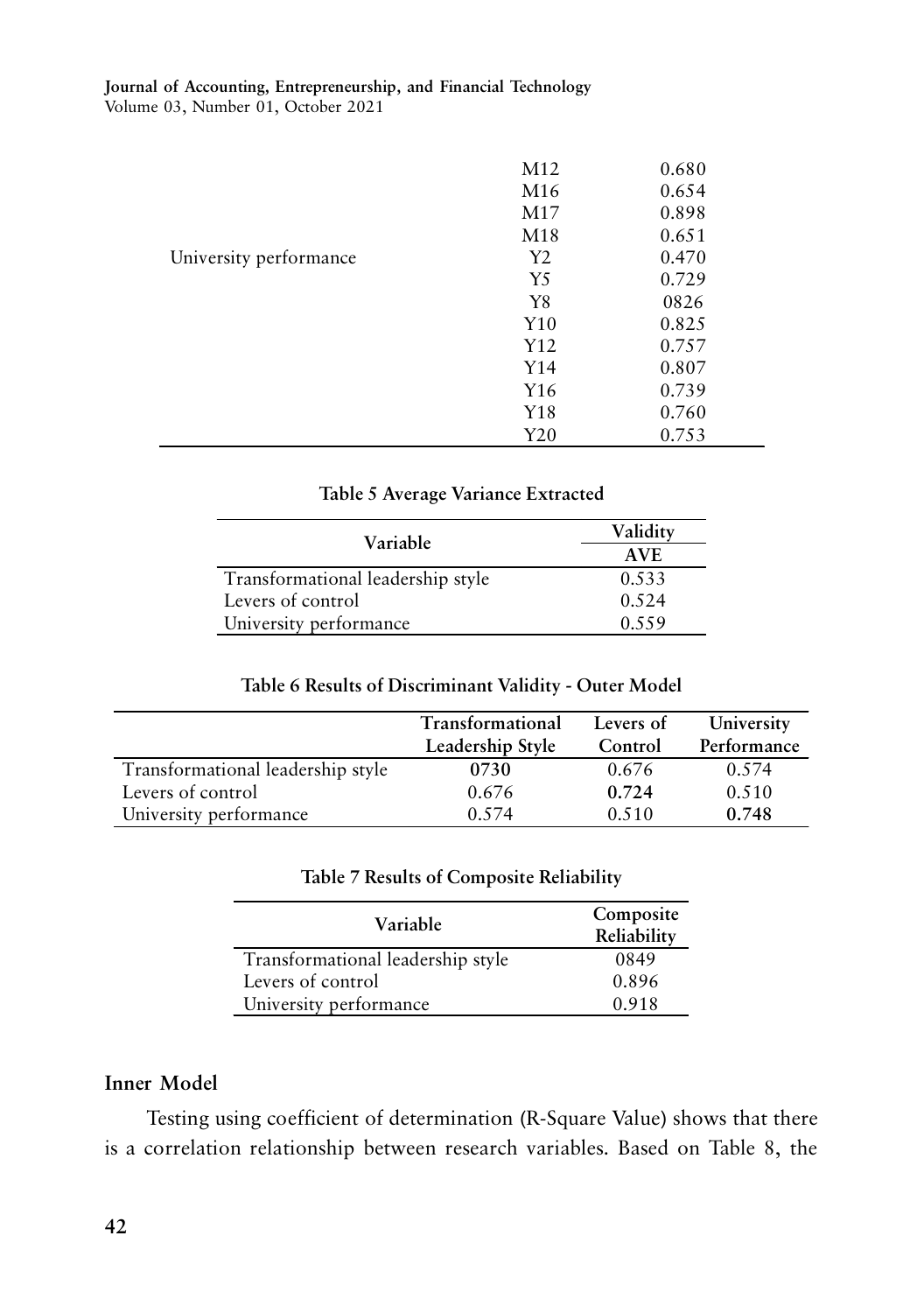transformational leadership style variable affects 0.483 or 48.3% of the levers of control variable, and 0.424 or 42.4% of the university performance variable.

| Variable               | R-Square |
|------------------------|----------|
| Levers of control      | 0.483    |
| University performance | 0.424    |

**Table 8 R-Square Results**

Testing with blindfolding and predictive relevance of  $Q<sup>2</sup>$  shows that the diversity of data that can be explained by the structural model is 0.371125. The rest is explained by other factors outside the study. The blindfolding and predictive relevance value of  $Q^2$  is obtained from the calculation of the formula as follows:

 $Q^2 = 1 - (1 - 1^2) (1 - 2^2)$  $Q^2 = 1 - (1 - 0.483^{2}) (1 - 0.424^{2})$  $Q^2 = 1 - (1 - 0.233289) (1 - 0.179776)$  $Q^2 = 1 - (0.766711) (0.820224)$  $Q^2 = 0.371125$ 

# **Hypothesis test**

Testing the structural model path coefficient hypothesis with t-test is shown in Table 9. Based on the test results, there is a relationship between a transformational leadership style and levers of control which has a path coefficient value of 0.696 with a p-value  $< 0.05$ . Furthermore, the test results show that the pvalue on the relationship of the levers of control variable on university performance is smaller than 0.05, with a path coefficient value of 0.345. These results indicate that the second hypothesis is accepted. In addition, there is a relationship between transformational leadership style and university performance with a smaller p-value of 0.05 and a path coefficient value of 0.391 which indicates that the third hypothesis is accepted. In Table 10, the value of the direct effect is smaller than the total effect value. Hence, levers of control has an indirect effect on the relationship between transformational leadership style and university performance and the fourth hypothesis is accepted.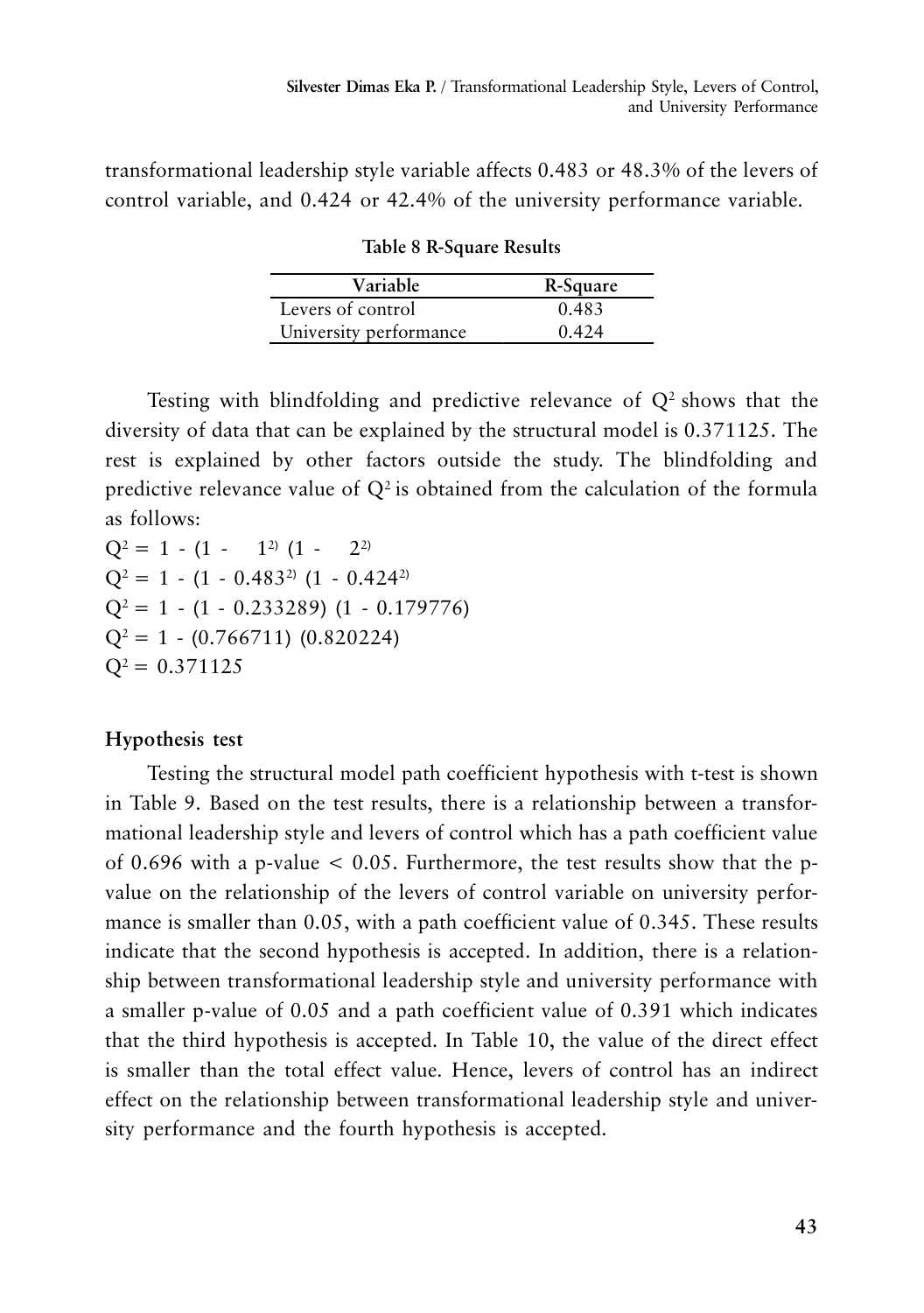| Path                  | <b>Path Coefficient</b> | P-value | Information |
|-----------------------|-------------------------|---------|-------------|
| $TLS \rightarrow LoC$ | 0.695                   | < 0.001 | Significant |
| $LoC \rightarrow UP$  | 0.345                   | 0.015   | Significant |
| $TI.S \rightarrow UP$ | 0.391                   | 0.007   | Significant |

**Table 9 Results of the Structural Model Path Coefficient**

**Table 10 Indirect Effect Test Results**

| Path                         | Direct Effect | Indirect Effect | <b>Total Effect</b> | P-value |
|------------------------------|---------------|-----------------|---------------------|---------|
| $TLS \rightarrow UP$         | 0.391         |                 |                     | 0.007   |
| $TLS \rightarrow UP$ via LoC |               | 0.240           | 0.631               | 0.021   |

### **DISCUSSION**

The results showed that the transformational leadership style had a positive effect on the levers of control. The transformational leadership style plays a role as part of behavioural accounting that predicts, influences, and changes human behaviour (Siegel & Marconi, 1989) in (Supriyono, 2018). Besides, conversion of control as a management control system can affect, become learning, and function as controlling member behaviour (Libby & Thorne, 2018). The application of transformational leadership styles and levers of control plays a role in relating member behaviour to financial and management information systems in an organization. Levers of control accommodates leaders in transforming values, setting boundaries, measuring performance, and interacting with members in the goal-directing process. The high average value and the scattered data do not deviate much, indicating that a specifications in the transformational leadership style and levers of control have been applied at Ciputra University. The results of this study are in line with research by Devie et al. (2019) which explained that transformational leadership styles play a role in the application of levers of control to regulate and control the process of implementing organizational strategy.

The results showed that there was a positive influence on the relationship between the levers of control and university performance. Increasing organizational performance is influenced by the implementation of comprehensive levers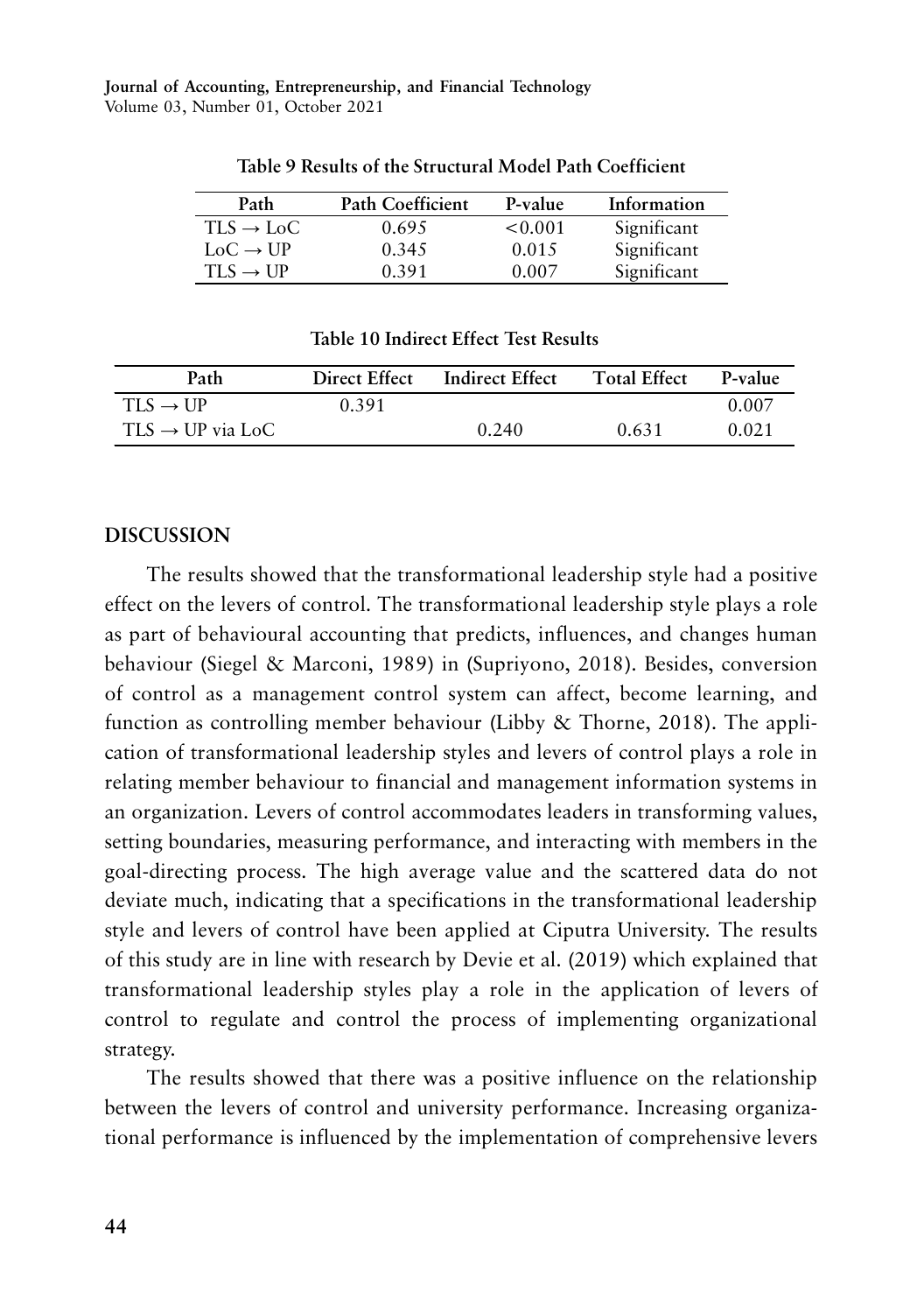of control in the organization (Junita et al., 2018). Also, levers of control can overcome a lack of direction, motivational problems, and personal limitations related to employment (Merchant & Stede, 2017). It also provides company accommodation for psychological empowerment for members which will have an impact on organizational performance. The high average value in Table 1 and the distribution of data that do not deviate from the answers given indicate that Ciputra University has implemented the levers of control well. So, it has an impact on improving the performance produced by Ciputra University, this case shows that every aspect of levers of control is applied and factors related to university performance are considered quite good. The predicate given as rank 72 nationally and to become the youngest university which obtained accreditation in East Java were one sign that the performance of the University of Ciputra is good. The results of this study are in line with Junita et al., (2018), Bandiyono & Augustine, (2019), and Baird et al. ( 2019). However, the results of this study are not in line with Handayani & Bastian's (2017) research that stated how boundary systems and belief systems do not affect organizational performance.

The results of this study indicate that there is a positive effect on the relationship between transformational leadership styles on university performance. The human system in the behavioural aspect can work well if factors related to organizational members are considered by the leader of the organization (Libby & Thorne, 2018). The transformational leadership style adopted by department leaders or heads will have a significant influence on university performance. Transformational leadership style focuses more on values, emotions, and standards that apply to the organization. Also, the role in implementing transformational leadership styles in organizations is to unite the goals of each member with the purposes of the organization. Likewise, with Ciputra University, the application of a transformational leadership style has had an impact on improving university performance following university goals. The results of the study are in line with Para-Gonzales et al. ( 2018) and Abubakar & Ahmed (2017), which explained that transformational leadership affects the performance of an organization. This study also confirms the research conducted by Radianto (2015), which explains that there are aspects of transformational leadership that motivate lecturers and members at Ciputra University.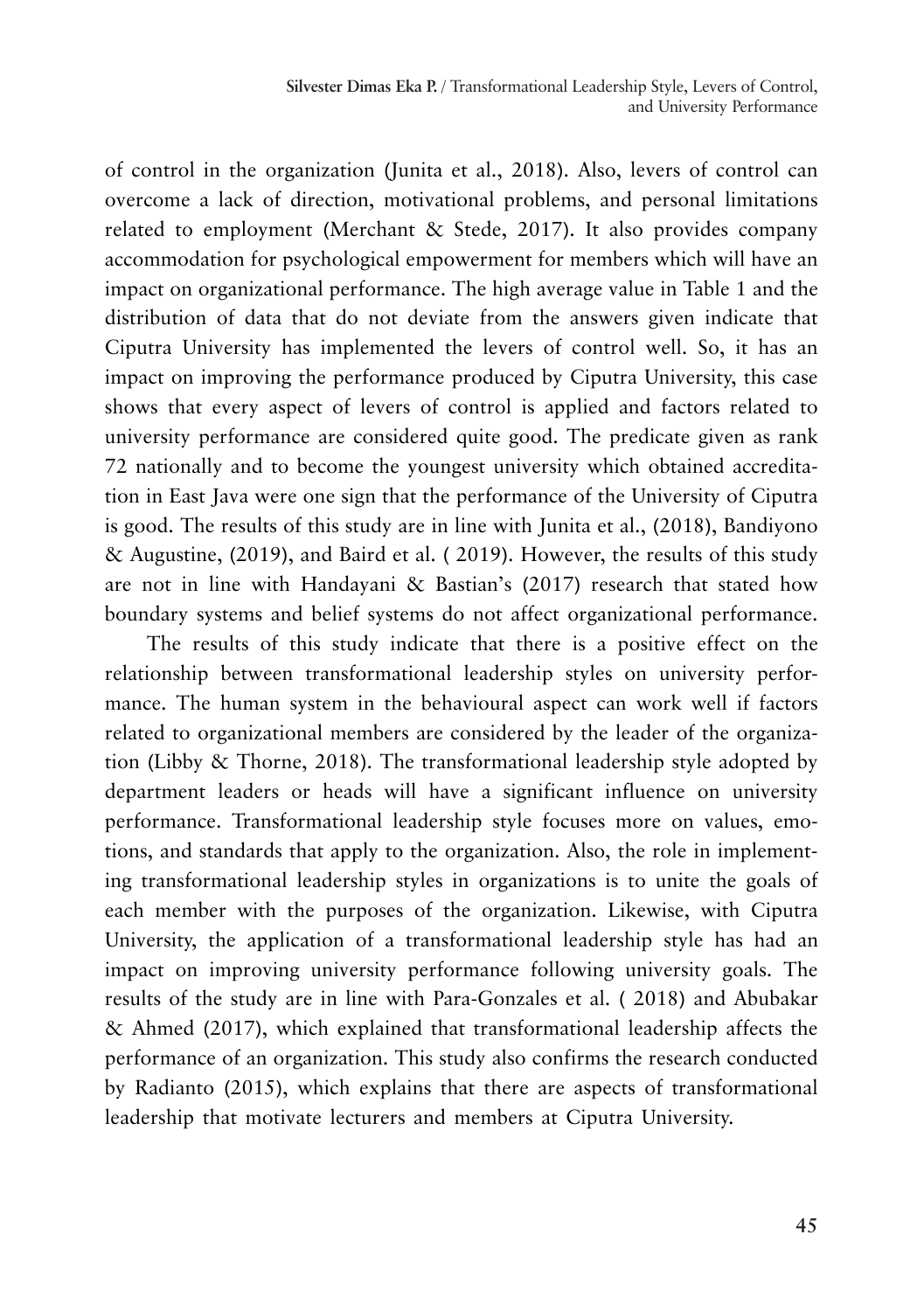The results of this study also indicate that there is an indirect effect given by the levers of control variable on the relationship between transformational leadership style and university performance. With the application of levers of control, leaders will be helped in applying aspects of transformational leadership styles, thereby supporting the improvement of university performance. Comprehensive implementation of levers of control will minimize the decline in university performance. The application of transformational leadership styles and levers of control can provide an evaluation of member behaviour so that organizations can make behavioural changes based on the influence of the created accounting system. The results of this study answer the inconsistency of research results Para-Gonzales et al. (2018); Abubakar & Ahmed, (2017); Alrowwad et al., (2017), Octavia & Devie, (2015) which caused a gap in the study.

### **Conclusion**

Based on the results of research on transformational leadership styles, levers of control, and university performance, it can be concluded that transformational leadership styles can motivate, shape, and control member behaviour by applying levers of control. Comprehensive application of levers of control can improve university performance. Also, a transformational leadership style can provide direction and align each goal with organizational goals, thus providing organizational performance achievement or becoming more easily achieved. The application of levers of control can help leaders in applying aspects of transformational leadership so that increased university performance can be achieved.

### **Limitations and Suggestions**

In this study, there are several limitations, including:

- 1. There are several items of instruments that must be discarded because they are invalid to meet the requirements.
- 2. The response rate in this study is 77,5%. Although the response rate was acceptable, it took quite a long time to get feedback from respondents.

Researchers provided several suggestions that can be applied to further research, namely that future research must make considerations and test the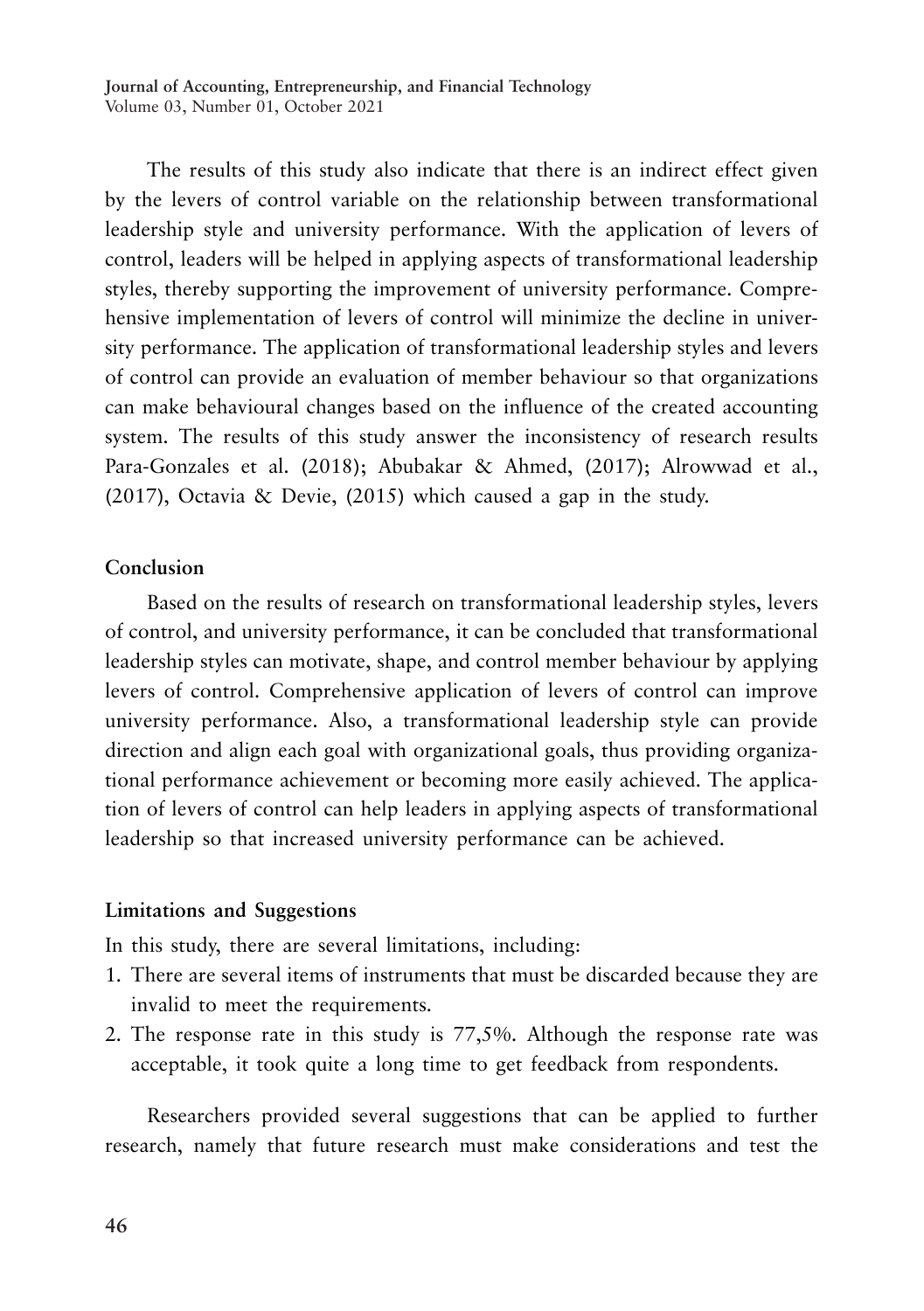measure the instrument that is used repeatedly so that the measuring instrument used can meet the validity requirements. Future research may use ex-ante or expost methods to handle feedback from respondents which may take a long time.

### **REFERENCES**

- Abubakar, A. & Ahmed, S. (2017). The Effect of a Transformational Leadership Style on the Performance of Universities in Nigeria, Pakistan. *Journal of Educational Research and Evaluation, 2*(1), 59–76.
- Alani, F., Khan, M., & Manuel, D. (2018). University Performance Evaluation and Strategic Mapping using Balanced Scorecard (BSC): Case Study – Sohar University, Oman, International. *Journal of Educational Management*, *32*(4), 689–700.
- Al Khajeh, E. H. (2018). Impact of Leadership Style on a Organizational Performance. *Journal of Human Resources Management Research*, *2*, 1–10.
- Aprilia, M. E., Rosidi, & Saraswati, E. (2017). Determinan Kinerja Bank Islam. *Jurnal Akuntansi Paradigma, 8*(2), 370–381.
- Alrowwad, A., Obeidat, B., Tarhini, A., & Aqqad, N. (2017). The Impact of Transformational Leadership Style on Organizational Performance via the Mediating Role of Corporate Social Responsibility: A Structural Equation Modelling Approach. *International Business Research, 10*(1), 199.
- Baird, K., Su, S., & Munir, R. (2019). Levers of Control, Management Innovation and Organisational Performance. *Pacific Accounting Review, 31*(3), 358–375.
- Bandiyono, A. & Augustine, Y. (2019). Organizational Performance as a Mediation on the Effect of Levers of Control and Learning Organization on Tax Compliance. *International Journal of Business, Economics, and Law*, *19*(5), 65–78.
- Bernardus, D. (2018). Management Control For Creating Innovation In Teaching Methods In Entrepreneurship Based Universities. *Journal of Applied Management*, *16*(4).
- Devie, D., Mangoting, Y., & Soengkono, M. (2019). Efek Leadership Style, Management Control System dan Organization Commitment Terhadap Learning Organization, Ekuitas. *Jurnal Ekonomi dan Keuangan, 2*(3), 427.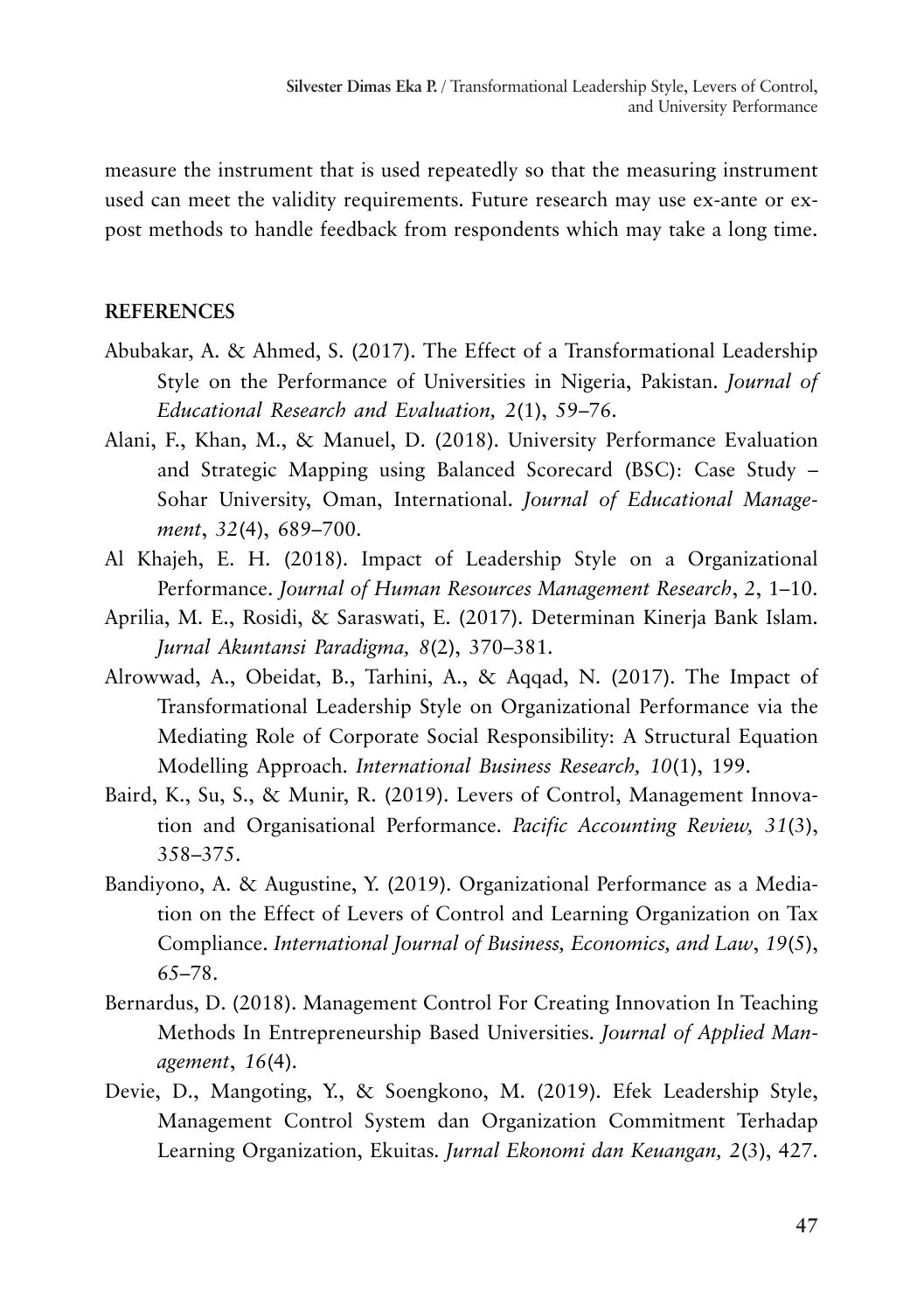- Hair, J. F., Hult, G. T. M., Ringle, C. M., & Sarstedt, M. (2014). *A Primer on Partial Least Squares Structural Equation Modelling (PLS-SEM).* United States of America: Sage, Inc.
- Handayani, A. & Bastian, E., (2017). Pengaruh Fleksibilitas Budaya dan Kerangka Levers of Control terhadap Kinerja Perusahaan. *Jurnal Riset Akuntansi Tirtayasa*, *2*(2), 1–16.
- Hartono, J. (2018). *Metodologi Penelitian Bisnis: Salah Kaprah dan Pengalaman-Pengalaman*. Edisi Keenam. Yogyakarta: BPFE, Inc.
- Junita, D., Sari, R., & Kurnia, P. (2018). Pengaruh Sistem Pengendalian Manajemen terhadap Kinerja Perusahaan dengan Strategi Bisnis sebagai Variabel Intervening: Studi pada Perusahaan Manufaktur Terdaftar di Bursa Efek Indonesia*. Jurnal Akuntansi*, *6*(2), 204–220.
- Lewis, R. L., Brown, D. A., & Sutton, N. C. (2019). Control Empowerment as an Organising Paradox: Implications for Management Control Systems, Accounting*. Auditing & Accountability Journal, 32*(2).
- Libby, T. & Thorne, L. (2018). The Routledge Companion to Behavioral Accounting Research*.* Abingdon, UK: Routledge, Inc.
- Merchant, K. A. & Stede, W. A. V. D. (2017). *Management Control Systems: Performance Measurement, Evaluation, and Incentives.* Edisi Keempat. Harlow: Pearson, Inc.
- Nasution, L. & Rapono, M. (2018). Strategi dalam Menghadapi Persaingan Perguruan Tinggi di Provinsi Sumatera Utara melalui Analisis SWOT: Studi Kasus UMN Al Washliyah Medan. *Jurnal Konsep Bisnis dan Manajemen, 5*(1).
- Northouse, P. G. (2019). *Leadership: Theory and Practice.* Edisi Kedelapan. Thousand Oaks: Sages Publications, Inc.
- Nguyen, T. T., Mia, L., Winata L., & Chong, V. K. (2017). Effect of Transformational-Leadership Style and Management Control System on Managerial Performance. *Journal of Business Research, 70*, 202–213.
- Octavia, L. & Devie (2015). Pengaruh Transformational Leadership terhadap University Performance dengan Learning Organization dan University Culture sebagai Variabel Intervening. *Business Accounting Review*, *3*(1), 489– 500.